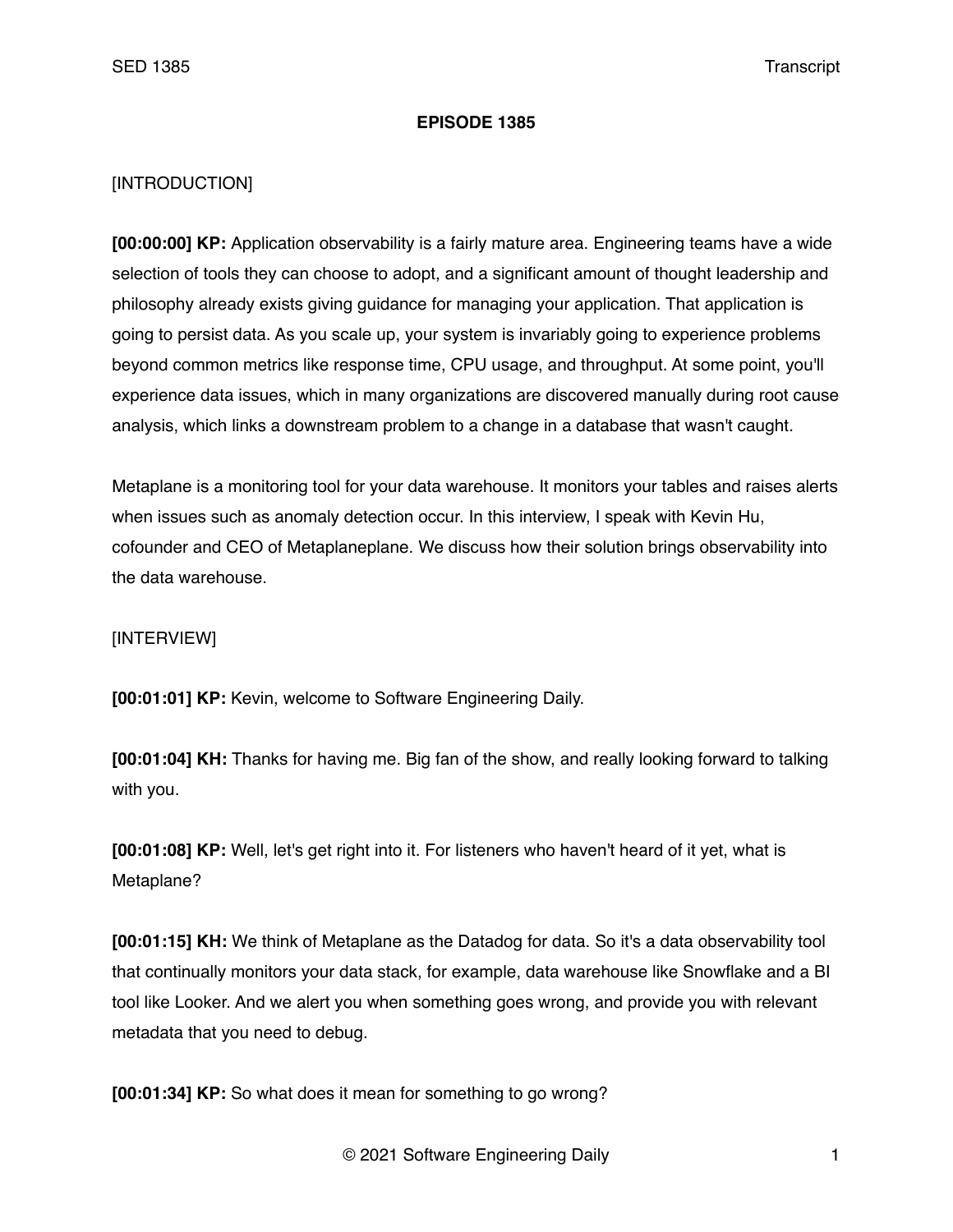**[00:01:36] KH:** Well, in the software world, you kind of know when systems are up. And for data teams today, it's really hard to get a sense of whether your data is correct. And we think of those as silent data bugs.

For example, if a table is usually updated every hour, but it's been over a day since that's been updated, or you have a tool that's loading a million rows every day, but suddenly one day it doesn't load any rows. These are the kinds of bugs. Those are simple examples that it's really hard to know about as a data team.

**[00:02:10] KP:** And those are like, kind of really obvious points we'd want to track. So it's good to have a tool for it. Do I have to define those the way I write my unit tests? Or are these things you can put some guardrails on for me?

**[00:02:22] KH:** For Metaplane, we do that for you automatically. We try and get as much data from your database metadata tables, for example, information schema as possible. And then we have the anomaly detection for you in the background that tries to take trends and seasonal patterns into your account. Although you can always have manual thresholds as well.

**[00:02:46] KP:** Could you expand on that sort of schema exploration? Are you going so far as to look at the columns data types? Or maybe the name of it like this is the revenue column? Can you get some of the context out of it as well?

**[00:02:59] KH:** We do go pretty deep into the data types, and renaming, and tracking the statistical characteristics of different columns and letting you know how those change over time. So to give you an example, two numeric columns can have completely different behavior, depending on what in the real world it's tracking. So we want to have models for each of them.

**[00:03:22] KP:** And it's interesting you can do that broadly for a large category of different businesses and data setups. It seems like I could have something that is a Black Friday special. And I don't know that it's necessarily known in the database. Not everyone's in ecommerce. What happens when a explainable anomaly shows up?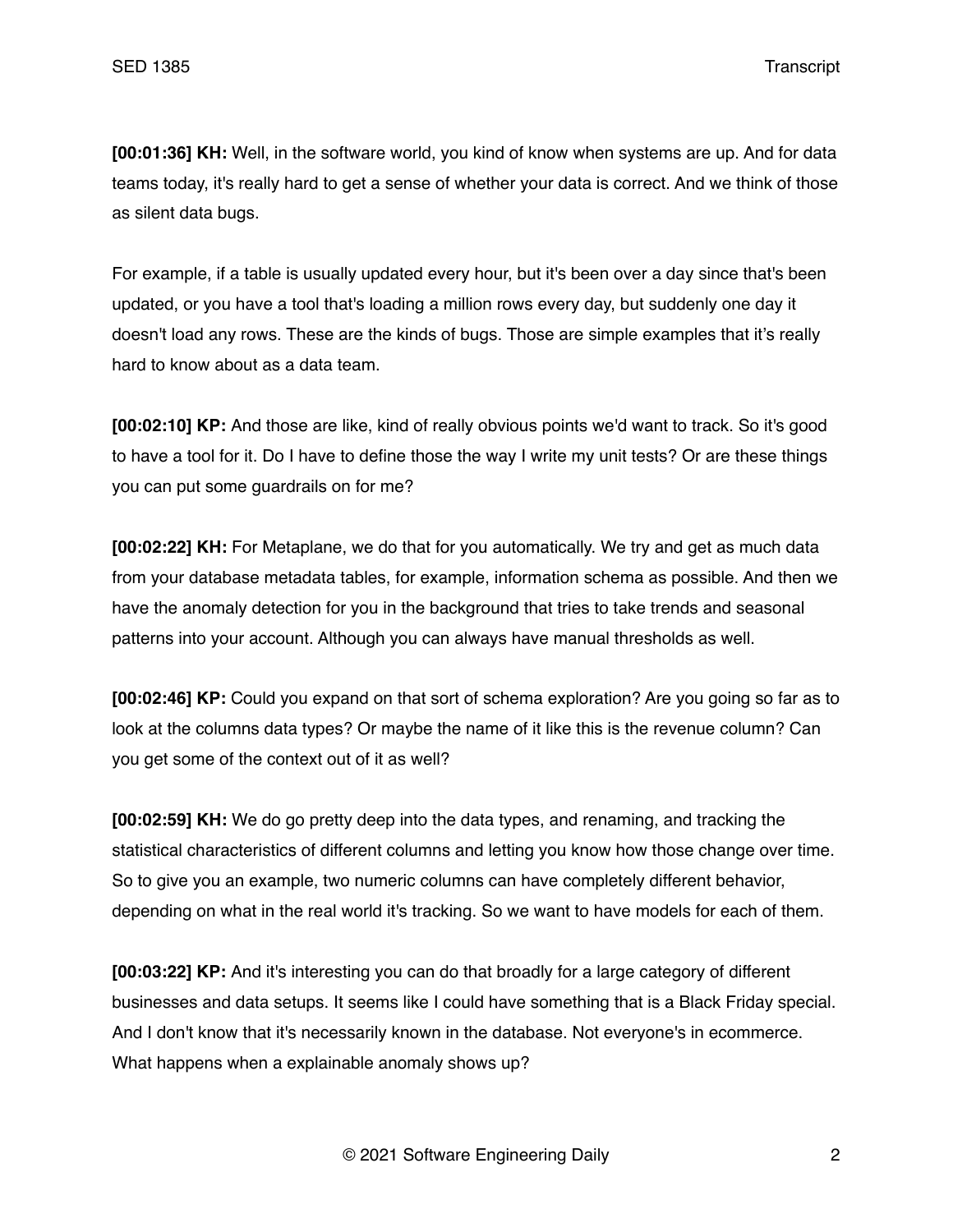**[00:03:39] KH:** We do have a bunch of customers across a wide set of verticals from ecommerce. Like you said, Black Friday is a huge deal in that world to B2B, to FinTech, to healthcare. And the interesting part is, across all these verticals, they all use the same tools, right? Snowflake, DBT, Looker. And when an anomaly comes up, we tell them, "Okay, these are the upstream tables and dependencies. These are the downstream dependencies. For example, these dashboards depend on your table." And that hopefully gives you enough information to know whether or not this is a P0. How much should you prioritize this issue? And give you some leads on how to start debugging it.

**[00:04:23] KP:** Interesting. So Metaplane is going to shoot me an alert. Not just, "Hey, we saw something weird, but here's some downstream effects that you might need to consider." How do I get that alert?

**[00:04:32] KH:** You get it in Slack, or an email, or in Datadog, wherever your team lives. Of course, you can get it within Metaplane as well.

**[00:04:40] KP:** And you see some common early adoption use cases? Are there low-hanging fruit things people find? What are some of the early insights?

**[00:04:49] KH:** Some of the most common issues across verticals and across team sizes, whether you're a mighty one-person team or a 50-person data team, are schema change issues. For example, if an upstream product team changes the name of an event, that's quite common. We'll send you alerts about that. Freshness issues also come up all the time, right? A table is not updated as frequently as you expect. And volume issues come up too. But there's really a long tail of data issues. Like the saying goes, right? All happy families are alike. All unhappy families are different in a unique way. Same thing goes for data.

**[00:05:30] KP:** So let's imagine you're considering doing a deployment with a customer and they've got a DBA who's very particular and is concerned that you're going to put extra load on their systems? How do you put that person's mind at ease?

**[00:05:43] KH:** We try and take advantage of the metadata that's already available as much as possible. So for the most important categories of tests, like volume, and freshness, and schema,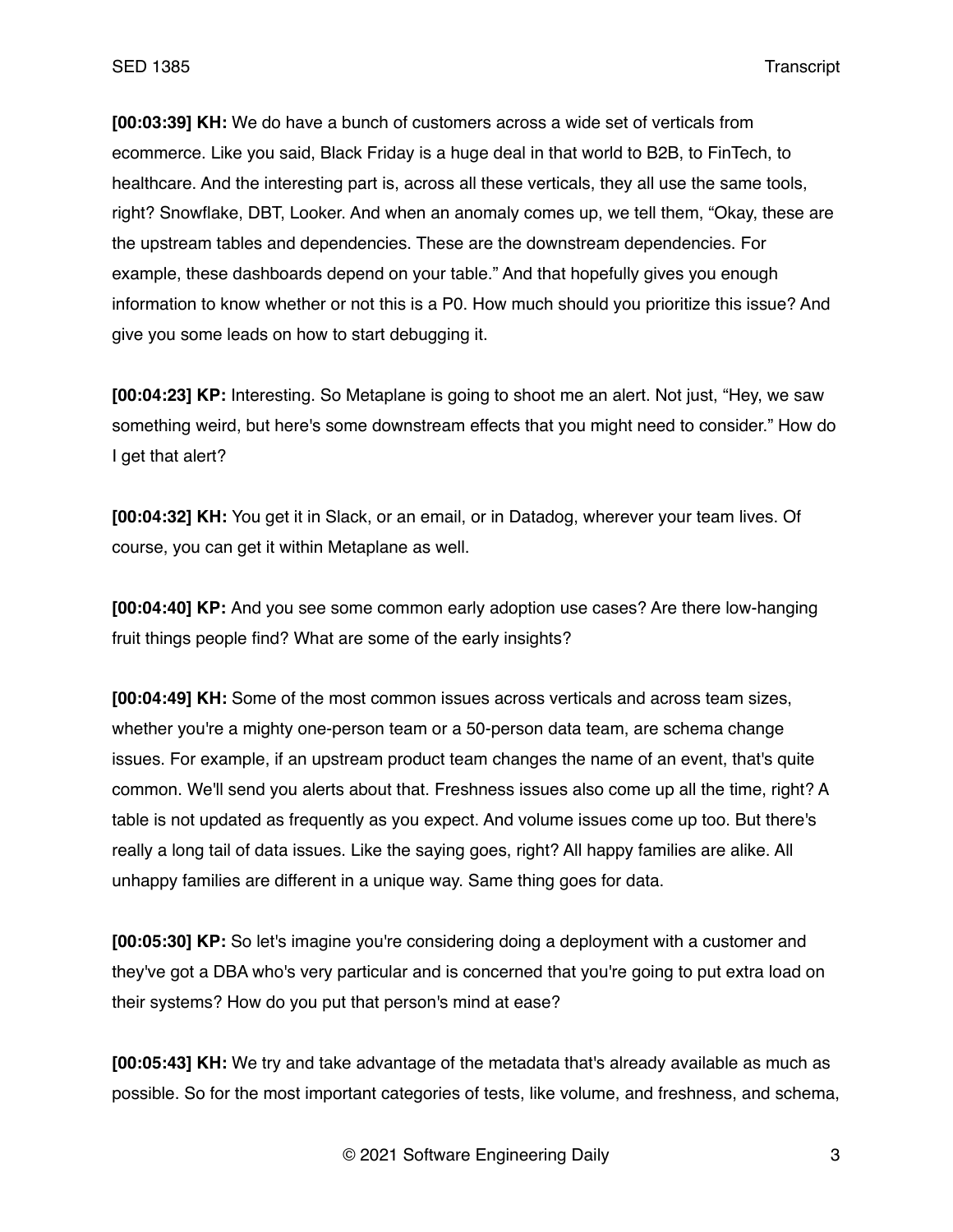those are typically handled and made available for free from the warehouse. And for tests past that point that do require table scans, we try and take advantage of concurrency and compress those in time as much as possible to minimize the overhead.

**[00:06:12] KP:** I don't know if you guys have a way of categorizing or any sort of taxonomy for the types of alerts, or I guess the root causes. Maybe you don't necessarily have insight into that depending on your customer. But I guess I'm overall curious about what you're alerting me for. Are these always bad deployments or a site went down? What are the kind of typical root causes?

**[00:06:32] KH:** Great question. The root causes can include, for example, a third-party dependency, whether it's an event collection system, or an ELT system goes down or has a bug. It can be within your own team. For example, the engineering team or platform team introduces some error that causes downstream data issues. It can also be within the data team. So if there's a lot of people working within one data warehouse continually introducing new transformations and models, they can pretty frequently step on each other. And those relate to systems. Of course, data itself, the data points, can have errors introduced at any point along the value chain. Going all the way up to, for example, a salesperson entering a deal size that's 10 times larger than you might expect, or the wrong currency.

**[00:07:27] KP:** Hmm, interesting. Is there a common title of the user who's most active with Metaplane at a company? Is it a Director of Engineering, a QA engineer? Who's the most engaged user typically?

**[00:07:40] KH:** It depends on the size of company. I would say the median title is either a data engineer or an analytics engineer, and the head of that team.

**[00:07:49] KP:** And what do they do as far as configuration or personalizing to get things really idealized for their use cases?

**[00:07:56] KH:** we try and make as easy as possible to get started. And once we do you send alerts, you can introduce configuration along the way. For example, to ignore schemas that fall into one pattern, or to not add test to those certain types of tables, the most important thing from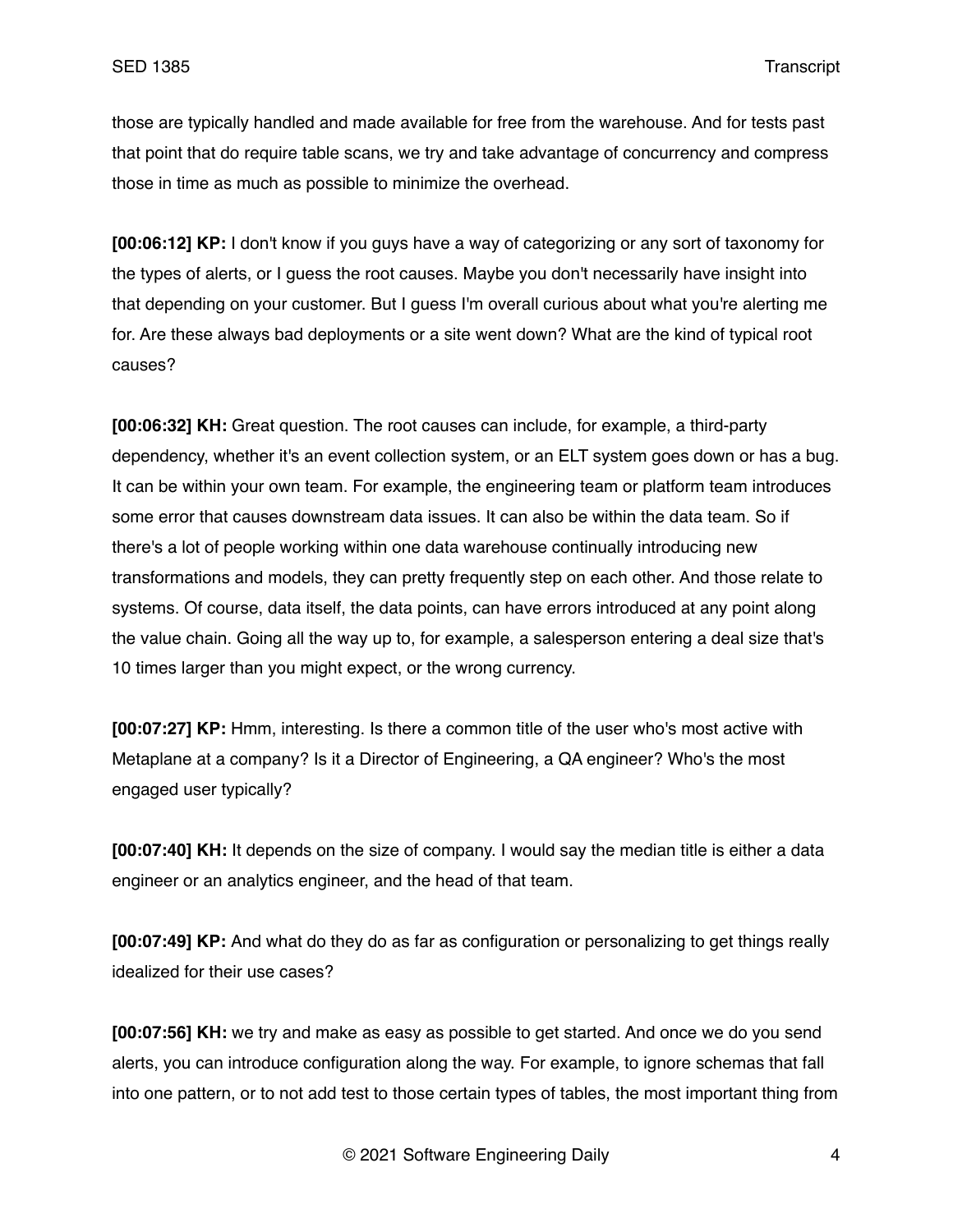our perspective is being able to give feedback to our models, where if we do market anomaly, you can exclude it, and will continue to alert you on that. Or you can mark it as normal, and we can start including it into our confidence intervals.

**[00:08:27] KP:** Interesting. Could you talk a little bit about the personalization of those models? I mean, maybe you can do some sort of aggregate type work about the types of things people broadly consider a false-positive or something like that. But it also seems like it's highly custom to each user, and you have to maybe train individual models or things like that. How does it all break down?

**[00:08:47] KH:** Great question. There's not one type of model. There're actually several models under the hood. And they're a little bit custom to the world that we live in, which is the data world, where using kind of off the shelf models for time series analysis, like we may be familiar with like profit, or any other time series analysis tool. It doesn't apply very well to the data world. Because in our world, data doesn't change as high of a resolution typically as those models assume. And there's a few underlying assumptions as well.

So to give you an example, if you have an incremental model, a table that's growing by 10 million every day, our expectations for what is normal actually depends on what direction the outlier is in. And a decrease in row count is much more severe than an anomalous increase in row count. So that's something that we try and take into account.

**[00:09:44] KP:** And the feedback you're getting, can you talk a little bit about how valuable that is? If I'm a user, I'm incentivized to give you the feedback because you're going to improve the alerts. And I can't expect that one piece of feedback can necessarily change the whole model. I mean, I guess it could, but sort of asking a lot, you probably need a few data points. What's a typical cycle look like in terms of giving feedback and seeing a change?

**[00:10:07] KH:** It depends on the inherent cadence of change within the data. So data that changes every hour, we can pick up on the seasonality quite quickly. For example, within a day, you have 24 data points. To give you the Black Friday example in an ecommerce situation, we will only observe that once a year. And the importance of getting feedback in that situation is very important. Because we don't actually observe the anomaly that often.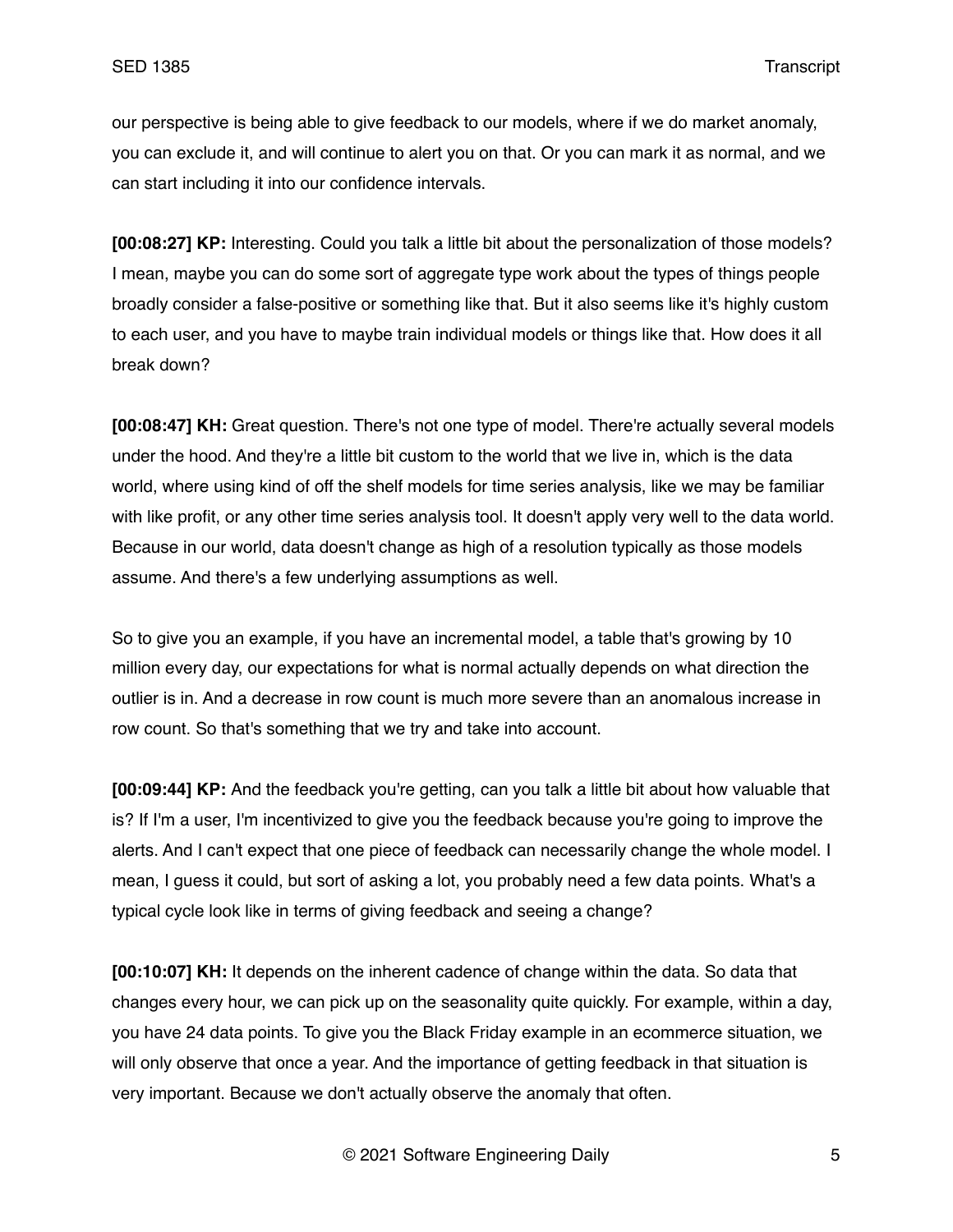**[00:10:39] KP:** I suppose it'll really depend on the, I guess, data hygiene and the type of data someone's storing. But I'm curious if you can set an expectation for someone signing up. How many alerts are they typically getting per week or per month on average?

**[00:10:54] KH:** I would say anywhere between three and eight alerts a week. We are very conscious about alert fatigue. If you're listening to this podcast, you probably have Slack channels that are going off constantly. So we really try and pair-down alerts that don't require your attention.

**[00:11:13] KP:** Makes sense. And the alerts, we've mentioned there's a couple places to connect them. And I can get messages in Slack. Can you talk about some of the other integrations? Like what if I have some existing ticketing process? Can I do an integration of some kind?

**[00:11:25] KH:** You can. We are rolling out features for you to automatically create workflows based on Metaplane alerts. You can use existing alerting logic if you have a paging system, like PagerDuty or Opsgenie. At the end of the day, it all rolls into our number one goal, which is to help data teams save time.

**[00:11:44] KP:** And where does that savings usually come up? I mean, obviously, getting alerts to problems early is beneficial. Where does the time savings come from?

**[00:11:53] KH:** One major distinction with software engineering that I would make in the data world, and we can go into a fuller comparison later, is that data issues tend to compound, and they compound very quickly. So to give an example, if your team is using data to predict revenue and churn, and then suddenly you have duplicate rows, then the duplicate rows are propagated downstream to all their different systems. And in many cases, that can impact people make decisions on revenue and churn and how resources are being allocated.

And the reason I bring that up is because, in the data world, time to identification is extremely critical. And with Metaplane, we try and reduce and minimize the type identification. And as a result, that also minimizes the time to resolution because the number of downstream issues is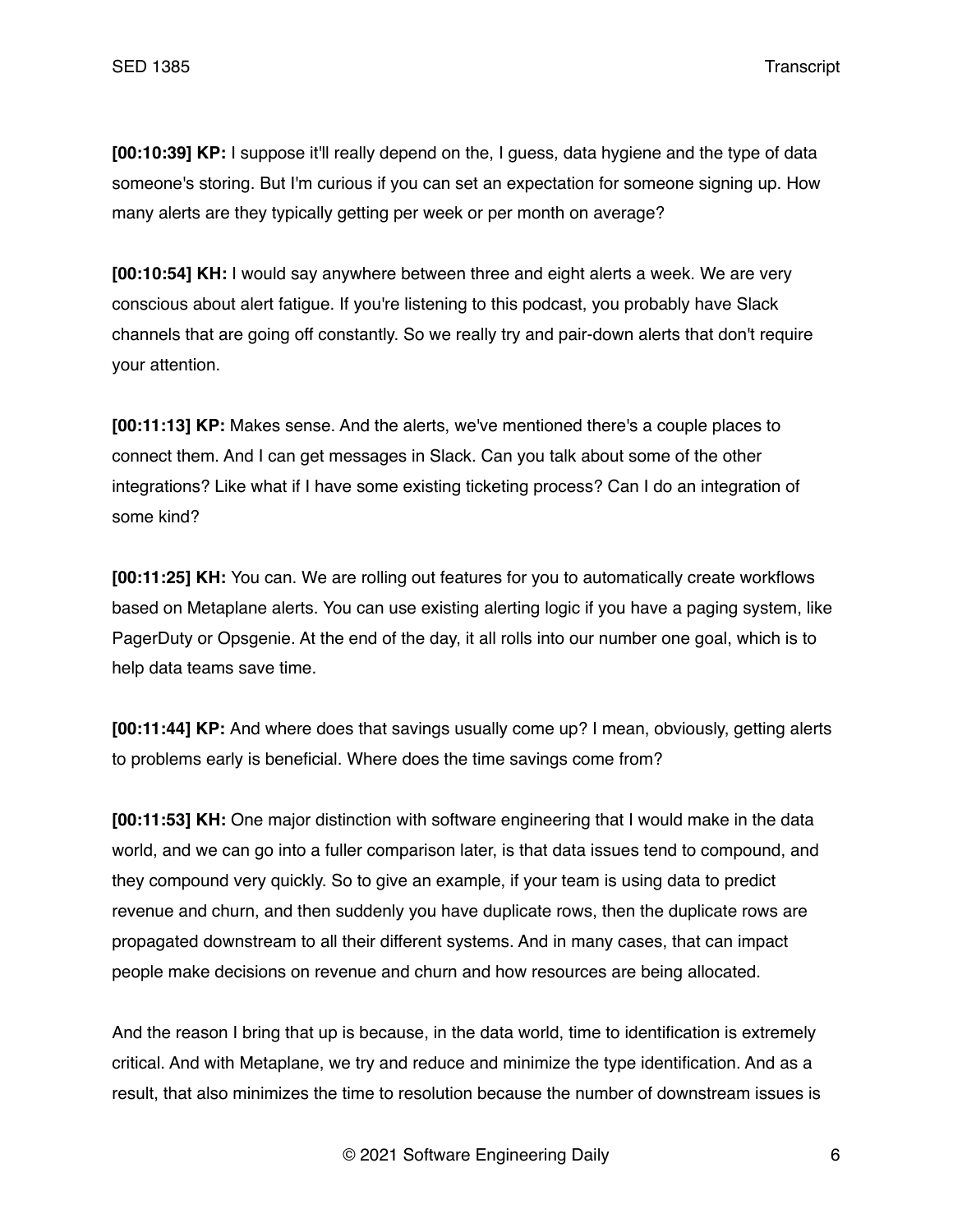decreased. And a lot of time savings comes from that bucket of work. The other bucket is work that is spent trying to ensure trust. Because today, frequently, data teams aren't the first to find out about data issues. It's the downstream executives that are the first.

And this makes sense. When you have hundreds or thousands of dashboards and hundreds or thousands of tables, you cannot be expected to audit all of them. And yet, when your head of marketing slacks you saying, "Hey, what is this number like weird? Or why hasn't this dashboard been updated?" It does have an effect on how much your team trust the data. And trust is very easy to lose, hard to regain. And every time that that happens, it takes quite a bit of time to rebuild that trust. So that's the second category of time savings.

**[00:13:42] KP:** Well, everything I've learned about the product suggests it's generic. And I mean that in the good way. You can apply it to just about any data project you have. Connect your data, and there you go. So pretty much any company or org could take a look into it. I'm curious if you've seen any patterns of adoption. Maybe certain sectors or styles of companies are much more sensitive to their data and it becomes a natural product. Are there any trends like that?

**[00:14:05] KH:** I would say that just as software is eating the world, data is beginning to eat the world. It's not quite there yet. And the adoption of modern data tools is happening quicker we've found in verticals in which data is directly tied to the company's success, and top line and bottom line. For example, with ecommerce, and financial services, and healthcare. In those verticals. Adoption of Metaplane is almost like a no brainer, right? If you increase data quality, you're impacting the entire company. That said, I think with the trends that we're seeing in the data space, that is becoming indispensable across verticals. And Metaplane kind of fits in afterwards.

**[00:14:55] KP:** So Metaplane is a relatively new company, but you've been live with some customers for a while and been doing some launches. Can you tell us the narrative? What's the timeline been from inception to current?

**[00:15:06] KH:** I've been working data for the better part of a decade now. And I'll spare you the details of that personal journey. But let's just say we started Metaplane about eight months ago.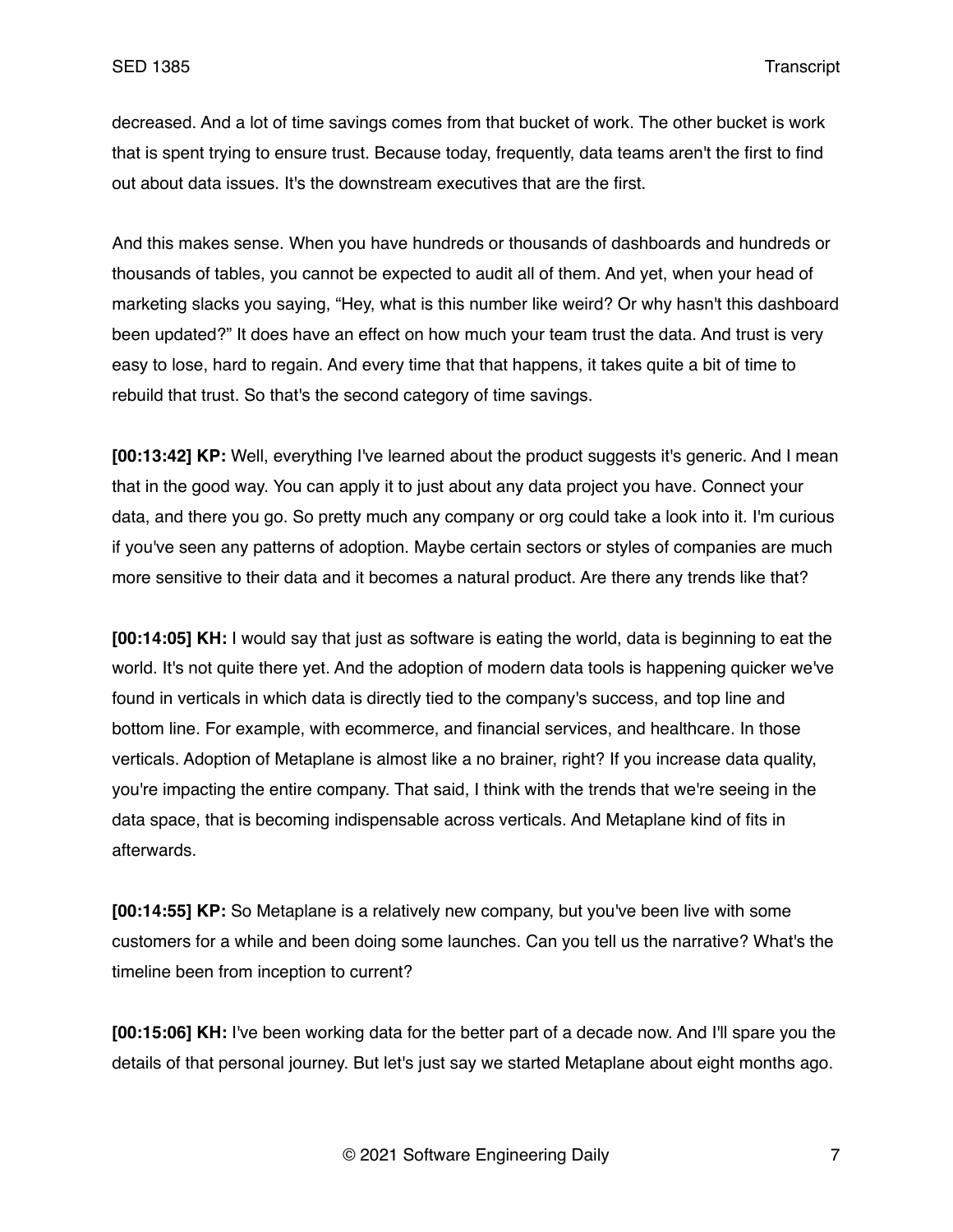And we brought on some amazing customers, some early partners. And today, we're helping dozens of teams, all different sizes, and across the world catch these data issues.

**[00:15:28] KP:** Are there any lessons learned from some of those early customers?

**[00:15:32] KH:** We originally thought that if we didn't catch data issues that we would be not useful. But I think we quickly learned that the value of awareness, we highly underrated it. Because to give you a real sense, like many data teams have very little visibility into the health of their data today. And just having Metaplane there to have a historical record of how this data has been trending, or how the schema has been evolving, or how people have been using the data over time has been extremely valuable to many of our early adopters.

**[00:16:10] KP:** And do you have to worry about compliance and issues like that interacting with companies data?

**[00:16:14] KH:** We worry about a lot. Of course, this is 2021, going on '22. There is no excuse for being lacks on security and privacy. However, I would say that Metaplane, we don't retrieve or store any sensitive information like PII. We only store metadata and summary statistics. So the surface area of sensitive data being exfiltrated is minimized.

**[00:16:43] KP:** It makes sense. Could we get into depth about some of the platforms you – I don't if you call them partners or you sit on top of. You'd mentioned Snowflake. What are some of the other connectors available?

**[00:16:53] KH:** We support the main data warehouses, Snowflake, Redshift, BigQuery, also transactional databases like MySQL and Postgres. We have a very deep integration with DBT. We are partners with DBT. We love them. And downstream BI tools like Looker, Tableau and Mode.

**[00:17:12] KP:** And what's a typical – Or maybe nobody's typical? But are there any patterns you see in adoption? Is this easier commonly onboarding with Snowflake? Or are people really consuming lots of services at once?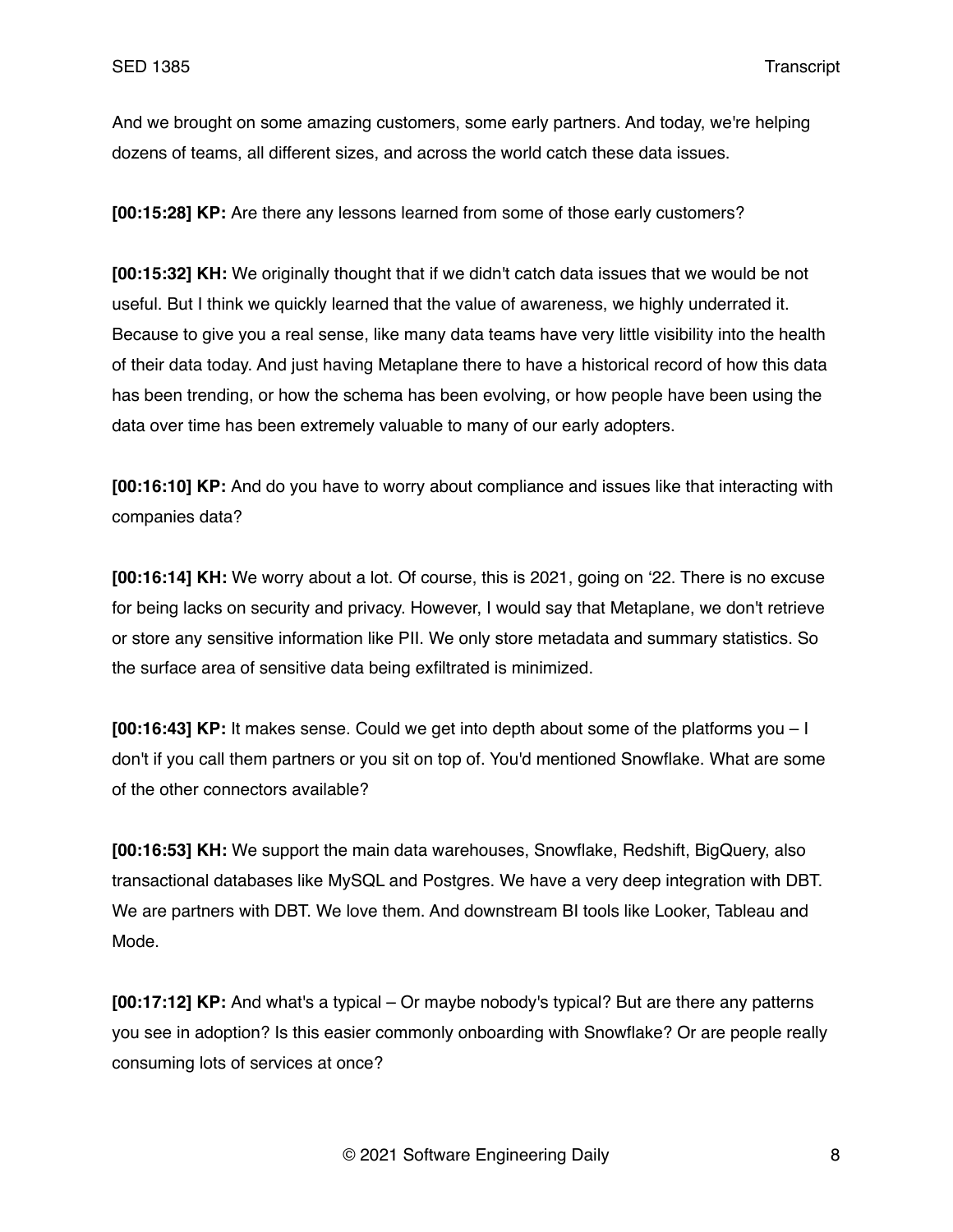**[00:17:25] KH:** I'd say that many companies are using Snowflake, and DBT, and Looker, and that might be the predominant stack. And companies can implement us in like less than 10 minutes. Just put in some read only creds the Snowflake and they're good to go. And then once the warehouse is connected, then you can start adding layers on top of that.

**[00:17:49] KP:** The analogy is not so – Or was it anagram, the letters you've got? So Metaplane be the M? S for Snowflake. D for DVT. And L for Looker. Is that the **[inaudible 00:17:58]** stack? Do you see it forming in that kind of way?

**[00:18:01] KH:** We'll have to shop it a little bit.

**[00:18:03] KP:** Yeah, yeah. I didn't give you the name by any means. But –

**[00:18:08] KH:** We'll shop it. I mean, our goal is for every data team to have a data observability tool. Like it the moment, you bring on Snowflake, we want you to be able to bring on Metaplane. The same way that the moment you guys are on AWS, you can bring on Datadog.

**[00:18:24] KP:** In terms of observability it's a topic that's kind of grown, I think, in consciousness. It's always been there. But the tooling has gotten better. The attention has gotten more assigned to it. What are some trends you're seeing in terms of like from large enterprise down to small? Is their early adoption and awareness that observability needs to be there? Or is that something those companies mature they're discovering?

**[00:18:45] KH:** Both. For companies adopting a modern data stack, it's almost like a ticking time bomb, like a matter of time until data breaks. Now I wish the best for your team. But what we found is that it is an inevitable side effect of data becoming a product. And by that, I mean, data within organizations is no longer just used to feed reporting BI dashboards. Although that is very important. Is starting to go into the product, into your machine learning applications. Being fed back into go-to-market workflows.

And as data is being used across these use cases, the stakes are higher. That data cannot break. Otherwise, it has big downstream consequences. So as we see data becoming a product, we see teams both kind of like reacting to, "Oh, shoot. This is breaking, and teams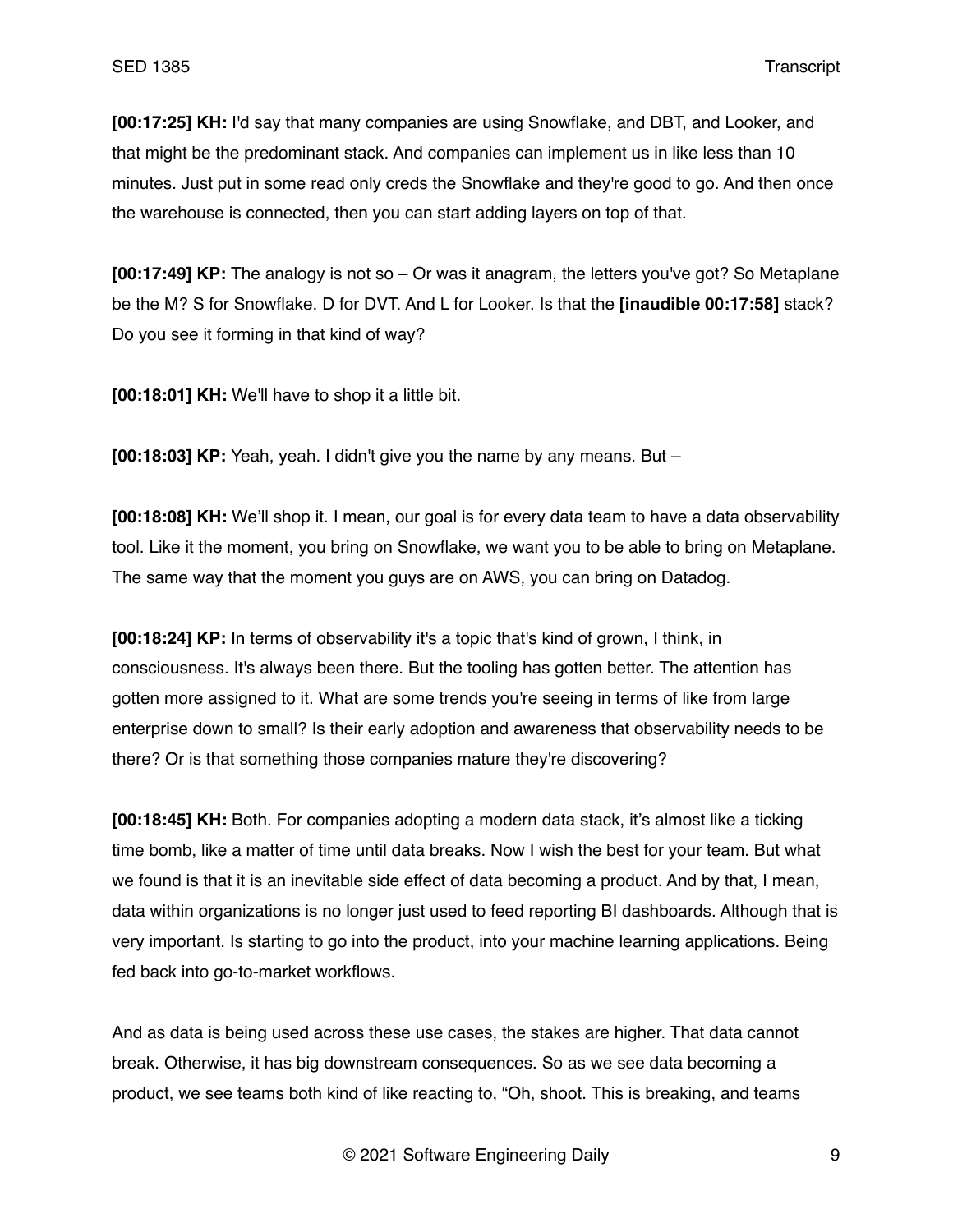being more proactive about bringing on observability." And I think that that is fitting into a bigger trend of the engineering furcation of data, where a lot of the best practices developed in the software world. So to give you an example, like version control, test-driven development, infrastructure as code, is starting to impact how the data world delivers IT services and products.

**[00:20:01] KP:** When data breaks, and your customers are going to rely on you to help them find that. Do you have any sense of the obviousness, I guess, of some of these breakages? If a table is suddenly half the number of rows, it makes sense to throw an alert or something like that. There could be subtle shifts that are below some threshold or something like that, although maybe that's just the ebb and flow of the business. And the real alerts need to be around the sort of more in your face alerts that you would see if you monitored every table all the time. I guess my question is what is the nature of these data breaks?

**[00:20:35] KH:** Some of them are very obvious. For example, a table completely disappears. Other ones are more subtle, like you said, and we need a human loop with a domain expertise to evaluate whether or not this is expected. But across the board, it shouldn't be silent. And to give you a sense, can you imagine if you're on a software engineering team and the only way you could find out that your software was not working well is if you didn't hear anything from your customers? Or to inverse that a little bit. You don't want to find out that your API is slow when your users complained to you, right? You want to use application performance monitoring, right? Pop into Datadog to find out that it's a slow Postgres query and you haven't properly indexed this field. That is an example of a bug that would have been silent. But with the right tooling, you are able to find out about it first, right? We just want to make it so that data teams don't have to deal with the silence.

**[00:21:38] KP:** I think in software observability, the challenges might be easier. Response time, like you'd mentioned, sort of natural measure. We can look at the CPU and memory and stuff like that. They're well established patterns. And it seems like they're relatively consistent from project to project. Data observability feels harder to me, and that you have a different context at every project. Do you face challenges along those lines?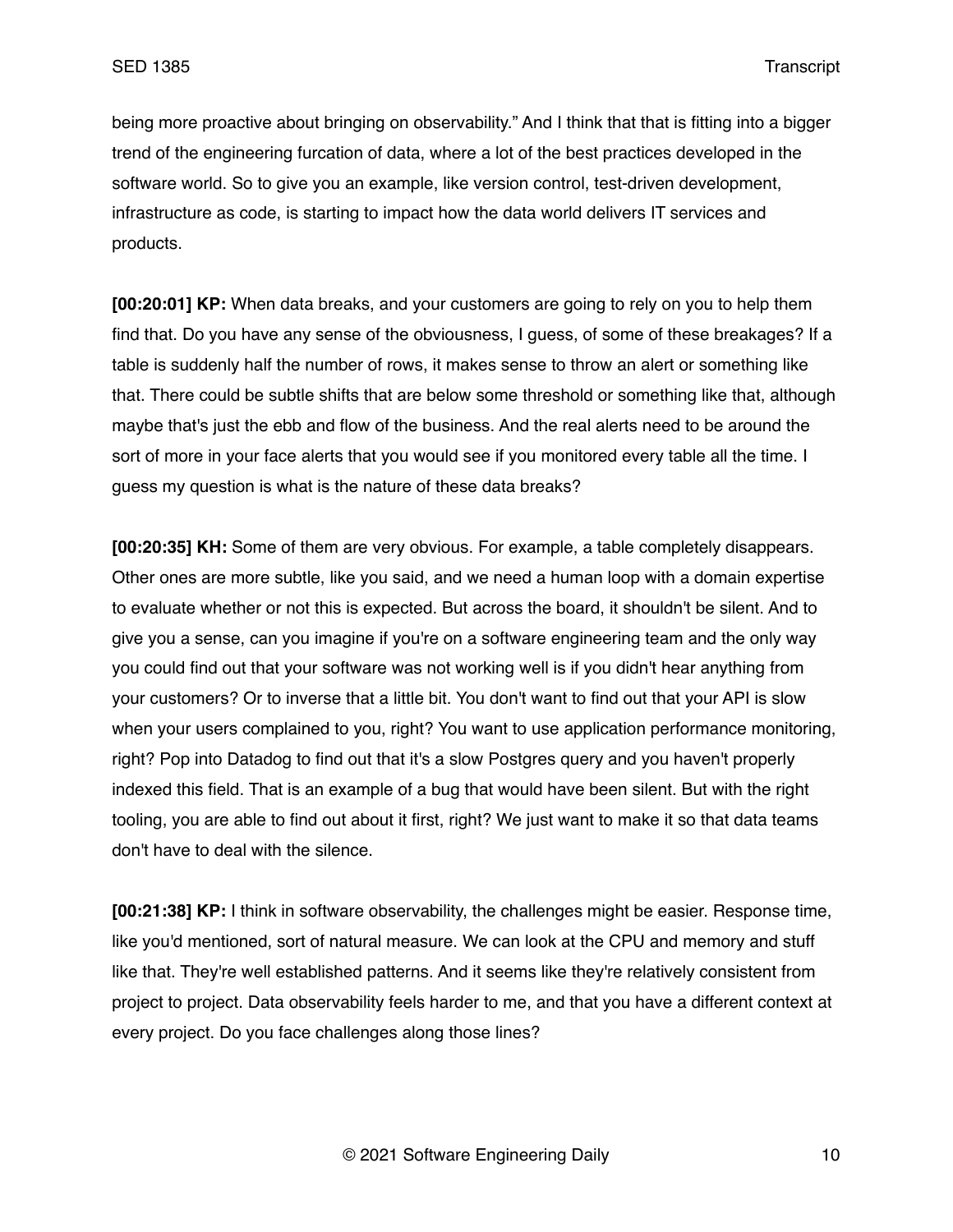**[00:22:04] KH:** As an old computer science professor used to say, things are exactly the same, but completely different. And data is different from software fundamentally, right? Of course, data is often generated and transformed by software systems. But there are unique aspects of the data world. For example, the compounding problems that we talked about before. If data breaks, it gets worse and worse and worse. And data has lineage, right? It has a place that I came from and steps that it was transformed along the way. And data has a weight. It's kind of difficult to move data from one system to another. It takes time to transform it. So I think those are some differences.

And to get to what you're saying, there is a lot of context and interpretation that goes into data. And I would say that that probably applies most at the end state when it is aggregated into metrics that are interpreted by business stakeholders. But along the way, there are some commonalities kind of across businesses, right? Just by the way that data is being modeled and stored, for example, the number of rows probably shouldn't tank versus historical expectation, no matter what kind of company you work in.

**[00:23:20] KP:** Let's dig deeper into that comparison of software and data observability, and maybe why Datadog isn't the tool that allow you to do this?

**[00:23:27] KH:** Well, in the software world now, there are a lot of great workflows and tools to help you identify the bug, fix software issues. You have CI/CD tools to run into plane river tests. You have continuous monitoring and APM with Datadog. So when an issue occurs, there are sophisticated tools to know what's impacted, and you can backfill issues, communicate to the users of your software. And we think of that, like there's a great playbook both technically and operationally, great playbooks, for understanding and fixing software issues.

In the data world, there are no playbooks, where that the teams are often the last to find out about issues. It's very difficult to confirm whether an issue has occurred and finding out what the downstream impact is and what the upstream causes might be. And the reason why it's difficult to use Datadog for this is, well, on one hand data dog is amazing. And it's definitely possible if you spend the time to wrangle Datadog to your use case. There's a couple of differences, for example, being able to pull in lineage from downstream and upstream tools that are used by data teams, and the ease of adding actual data tasks without having to write code.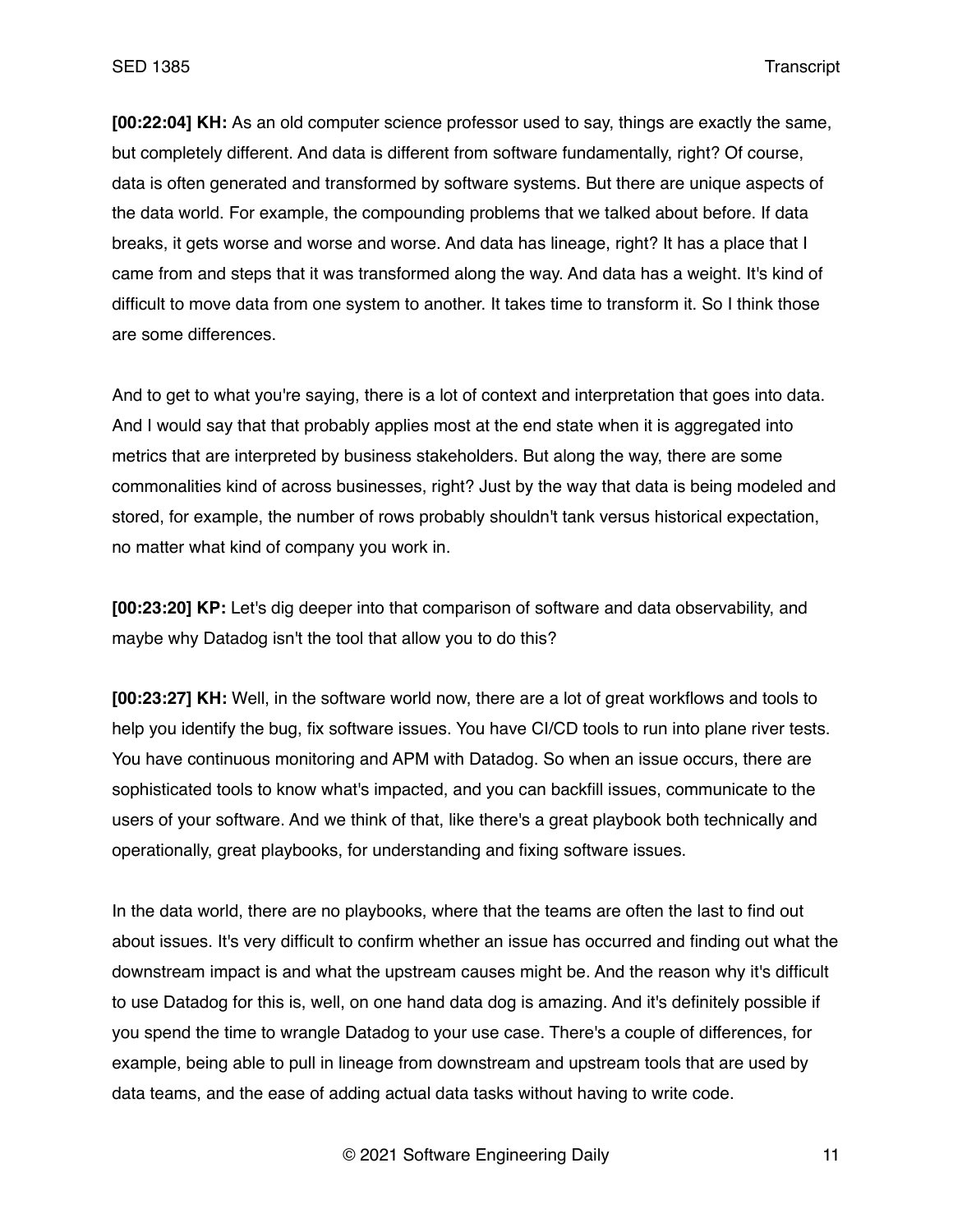**[00:24:44] KP:** These aren't necessarily new ideas that no one thought of before this year. Why is it that the data observability marketplace is less mature perhaps than application observability?

**[00:24:56] KH:** I think one angle is the need has increased, where data is being used in organizations across a much wider set of use cases than it has been used in the past. For example, AI/ML use cases for improving the product, like go-to-market use cases for sales, marketing and support. But on the technology side, what really made this possible is data warehouses with infinitely scalable compute that you can like run separately.

So in previous generations of data warehouses, there is always this conflict between integrity and performance, where if you run hourly checks to query your database, frequently, you'll step on the toes of the people who are actually using your data. But today, if you use Snowflake, you can create one warehouse that is used by an observability tool like Metaplane to make sure that data is in good shape and high-quality without impacting the rest of your data consumers.

**[00:26:00] KP:** Definitely. Well, to make another similar analogy, software versus data. Software quality testing seems like a pretty advanced science, right? We write unit tests. We look at code coverage. And it's not perfect, but there's a pretty formal process. And usually if you make a mistake, you know the day of the release, or quickly thereafter. Data quality, on the other hand, is something I think everyone's committed to. But not everyone has a clear picture of what that even means. Do you have any good definitions or maybe qualitative ways that we can measure and look at data quality?

**[00:26:33] KH:** Data quality, ultimately, is operationalization of trust? How much do the end users trust the data? And degree to which end users trust the data kind of depends on the properties of the data itself? So there's a whole like list, like dozens or hundreds of potential data quality metrics that you can use to kind of apply metrics to your metrics, ironically.

And to give you some examples, some of them are intrinsic metrics. For example, does my data store respect referential integrity? Or is my data complete? And there are also some extrinsic metrics that depend on your use case, such as is the data in my dashboard being refreshed in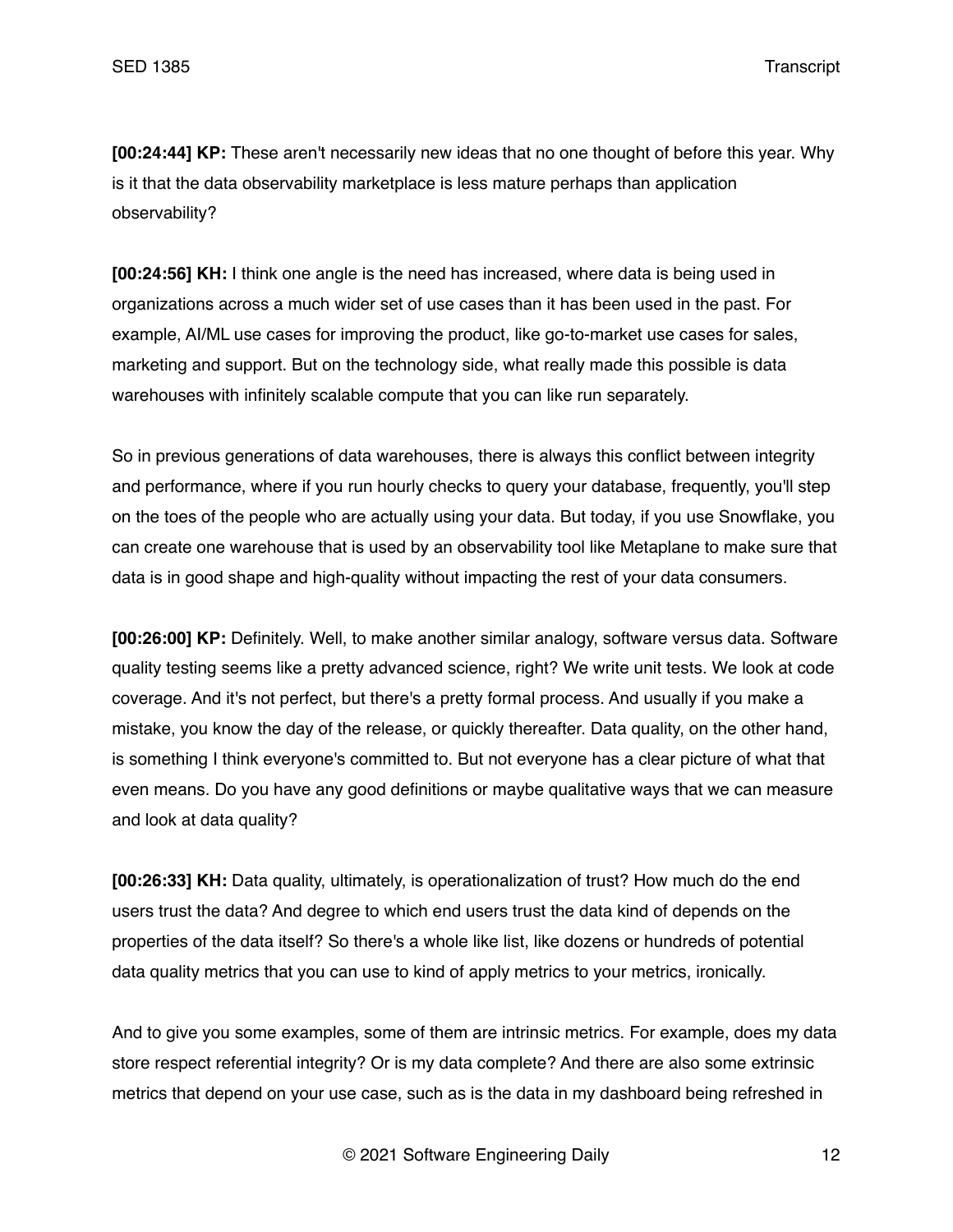the right amount of time? I would say it really depends on the use case that the data is being used for.

**[00:27:32] KP:** When you're seeing early customers, are they coming typically with an expectation for these? There's maturity of data quality and a recognition of these are some of the metrics we want? Or are you often a discovery platform where people are kind of just figuring these things out, they found you, and now they're getting more into their data?

**[00:27:50] KH:** I think it's a journey to introduce and learn more about data quality. I think data teams know that it is a Sisyphean problem, right? You're pushing a boulder up a hill. Data quality will never be perfect. But you can get stronger, and the boulder can get smaller. And you can get a sense of where you are on the hill at any given time, which makes it manageable.

**[00:28:14] KP:** And speaking of adoption, who's the typical, I guess, champion bringing this in? I've been in positions where I was sort of an analyst role and really wished a tool like this had been around, because I was seeing so many data quality issues and trying to ad hoc find them. But I don't know if that's typical case or if it's more management down. Who's the first interested party?

**[00:28:34] KH:** First of all, sorry, you had to deal with that. Next time you deal with that, hopefully we can help you out. Typically, it's the practitioners themselves, right? Boots on the ground, SQL in the console. That are the first to face the problem. Of course, it boils up and impacts the rest of the business, in which case, the data owner starts getting involved and start treating it like business priority. But really, like you're suggesting, it's the person who is working with the data. That's the first to be impacted.

**[00:29:06] KP:** So to get into prioritization then, maybe I have to champion the product. Do I have to go and ask for budget? Or what's a typical onboarding for maybe a medium enterprise company?

**[00:29:17] KH:** You can just try it out. Metaplane plane is completely self-serve. We have a pretty generous free tier that lets you monitor your warehouse alert to Slack, and paid tiers that make sense for different sides of the data teams. From our perspective, you shouldn't have to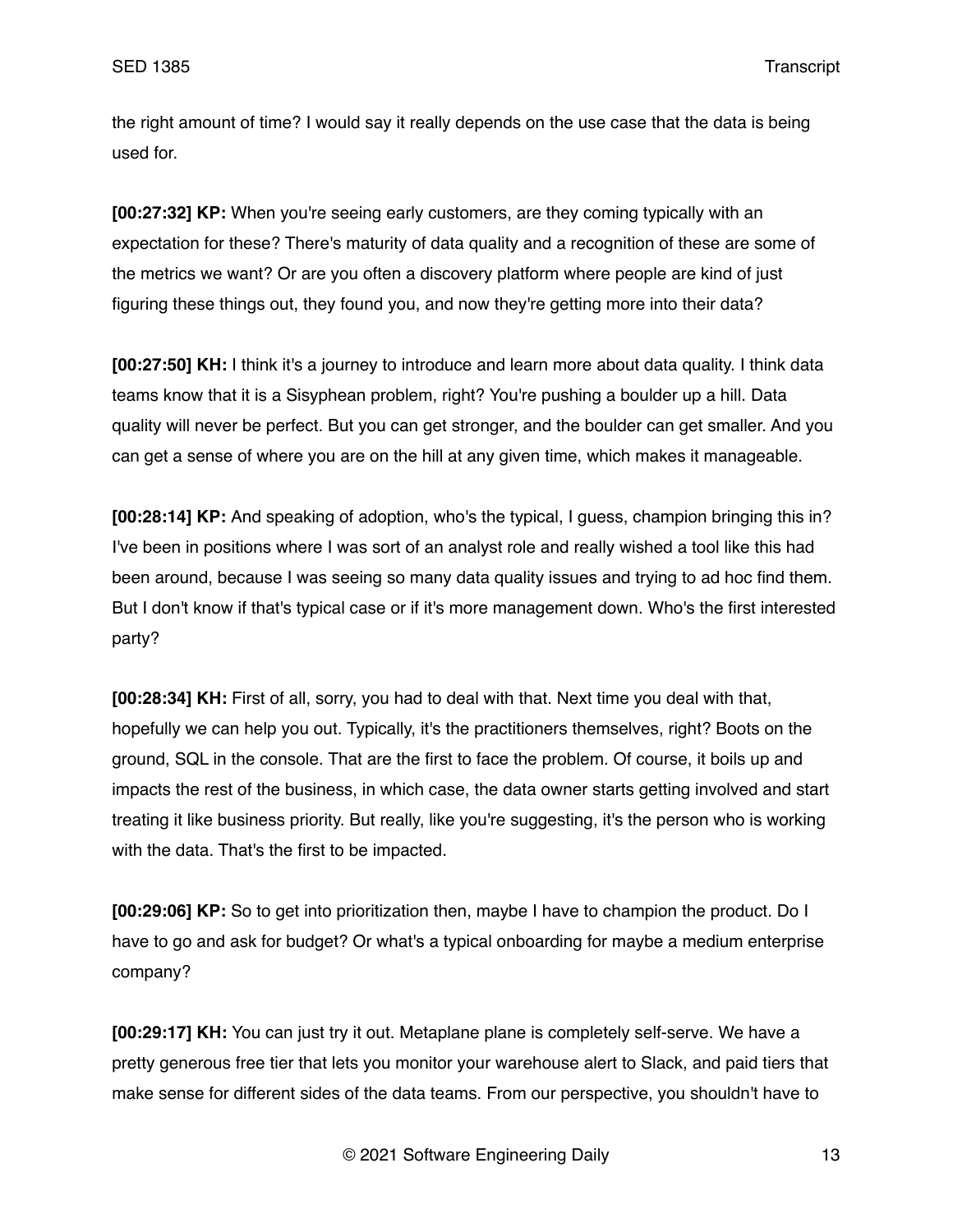talk to a salesperson to bring on a data observability tool. You don't have to talk to a salesperson to bring on anything else in the data stack, from Snowflake, to DBT or Looker. Maybe eventually. But to try it out, you don't. And we want to do the same thing for observability.

**[00:29:51] KP:** Makes sense. Yeah. For you to try is always a great entry level point. I'm imagining now someone who's, let's say, a manager at a company who hasn't necessary really taken data observability very seriously. But he's got a champion on the line who wants to try out Metaplane? In terms of time and resource allocation, what should they be thinking?

**[00:30:12] KH:** I mean, to be honest, that if you have a data practitioner who's able to get the credentials and set us up with Slack, you can get everything connected in less than 10 minutes. Of course, if your company has different compliance requirements, you can work with us to work through that to set up an SSH tunnel or a reverse SSH tunnel. That can take a little bit more time. But you should be able to do it within a day for sure.

**[00:30:38] KP:** Where do you see Metaplane going in the next, I don't know, five years?

**[00:30:43] KH:** So, for us, we think of data within companies as there's three levels here. One is you'd have data. And there are amazing tools like Fivetran, and Snowflake, and DBT that are making that possible. Then you need to use it. And that's where BI tools and reverse ETL tools come in. But the third level is you need to trust the data. And the moment the business loses trust and data, then it all goes out the window. What was it all for? It's very hard to get it back.

So we have to be a platform that you can bring on to build trust with data. And for us, that means giving observability into it very broadly, not just for quality monitoring. Quality monitoring is a use case for observability. And for us, we think of observability as do you have visibility across your data stack throughout time? Can you say confidently that seven days ago that your Looker dashboards were all up? So we try and pull in as much metadata as possible to be as useful as possible so that you're very confident in answering that question.

**[00:31:49] KP:** Are there any customer use cases you're able to share? Even if we don't go into details, what are some real-world scenarios you've seen the platform is made visible?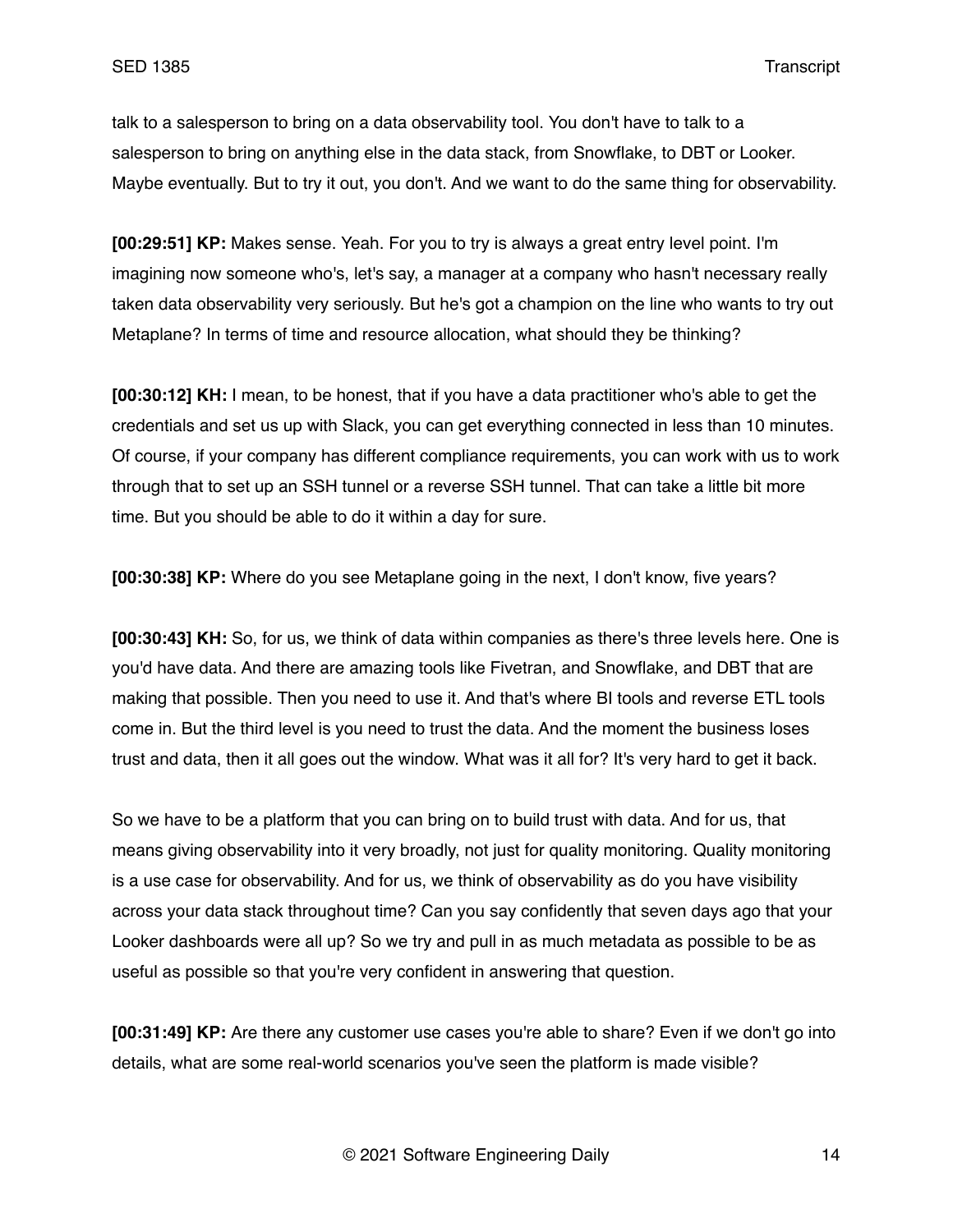**[00:31:58] KH:** One funny real-world scenario is one customer, and ecommerce customer had the average value of an order increase from, let's say, hundreds to tens of thousands. And this was traced as a Metaplane notify them saying that this metric had anomalous increase. These were the downstream Looker dashboards that were affected in the downstream BI models. And eventually, they traced it all the way back up to a data entry problem where it was reporting in the wrong currency. So this is a kind of a small situation, but it happens. You'd be surprised all the time.

**[00:32:38] KP:** Absolutely. Well, let's talk a little bit about the technology behind. Can you tell me a little bit about how Metaplane is built?

**[00:32:46] KH:** Definitely. So Metaplane in the backend is all on Amazon ECS. We fire up containers every hour that handle the task to query a database and as compressed amount of time as possible. We use our queueing through Amazon. And every hour, we retrieve what we call an observation from your data stack, whether it is like the row count from info schema, or is the schema the database, or **[inaudible 00:33:18]** from Looker. We store that. And then we train our models and run a prediction to determine whether or not it was an outlier. The frontend is on React. And the backend is in TypeScript and Node.

**[00:33:34] KP:** Nice choices. Could we zoom in on the outlier detection? I'm curious to know what you're able to share about the algorithms or approaches.

**[00:33:42] KH:** They're pretty custom. It depends on the type of tests. So to give you an example, row count tests, which I mentioned before, you never want those to drop, or verily you want it to drop if it's always been increasing. So for row counts, we've developed kind of like an asymmetric time series analysis model, in which like, over time, every single delta, we have an expected amount of change. And we have one upper confidence interval, one lower confidence interval. And every time that's violated, you get an alert.

For freshness tests, we do something closer to survival analysis. It's not where we try and predict like the time until an event. Time to an event. And in this case is predicting the time to a refresh with more strict or penalization for every unit of time that elapses since what you're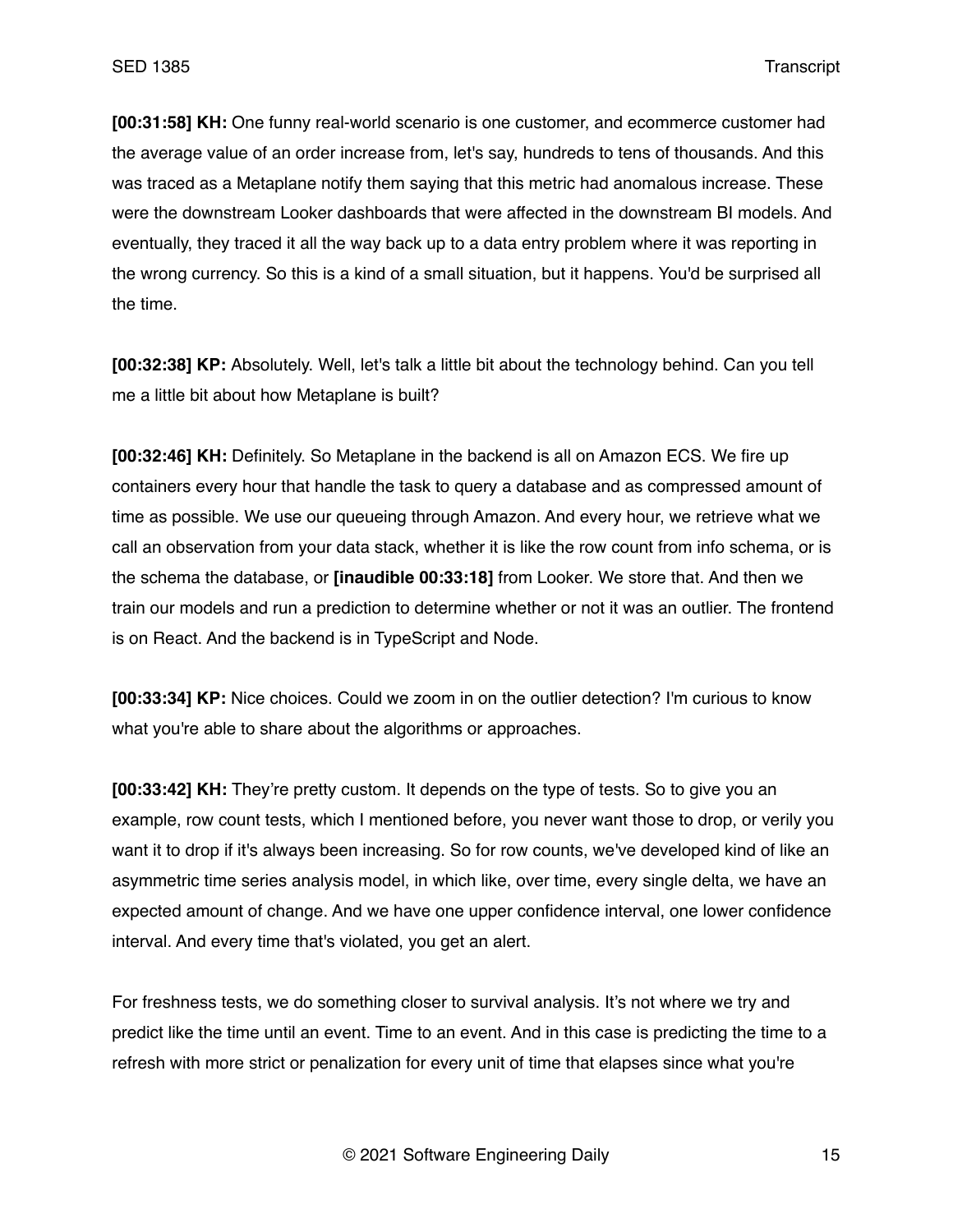expected. For some of the more generic models, we use some things like off the shelf plus a bunch of rules that we have on top.

**[00:34:44] KP:** What's coming next? Can you talk about the roadmap at all?

**[00:34:48] KH:** Definitely. We are trying to make it as easy as possible to set up tests and automate it. And we want to take advantage of the data that you're already have within your warehouse to do that. So if you have query history that's available, for example, if you're using Snowflake, then we're parsing your query history to determine, "Okay, these are the columns and the tables that are most used by your end users. You should probably have a test on those." Or, conversely, these tables are not being utilized. Maybe you can reduce the number of tests on those tables.

We're also parsing lineage for many of our customers using the query history so that you don't necessarily need to use a tool like DBT to have upstream and downstream lineage. Now, that's a difficult problem. And I think that we're taking a good stab at it. So that at least when we send you an alert, that you can be quite confident that the lineage that we provide is accurate.

**[00:35:47] KP:** And is there a vision for expanding into other databases and tools like that? I mean, you've got a good suite that pretty much covers all the major use cases. I'm just curious if there's a reason you want to add MongoDB or some of these other certainly fringy but smaller market share of databases and such.

**[00:36:06] KH:** For sure. We have a lot of customer pull in two directions. One of them is to go more and more downstream. So for example, to monitor metrics that are being reported on dashboard. But especially we have a lot of pull to go more upstream. Like you're saying to MongoDB, or even to SaaS applications, like Salesforce and Stripe, and doing some validation before it gets into the transactional database or into the analytics database. And kind of go all the way upstream to do much better root cause analysis for you. Because at the end of the day, Snowflake, and Databricks, and your data warehouse, they don't produce the data, right? They may be the center of gravity for data, but the source of truth is ultimately upstream. So as much of that reconciliation we can do for you, we want to.